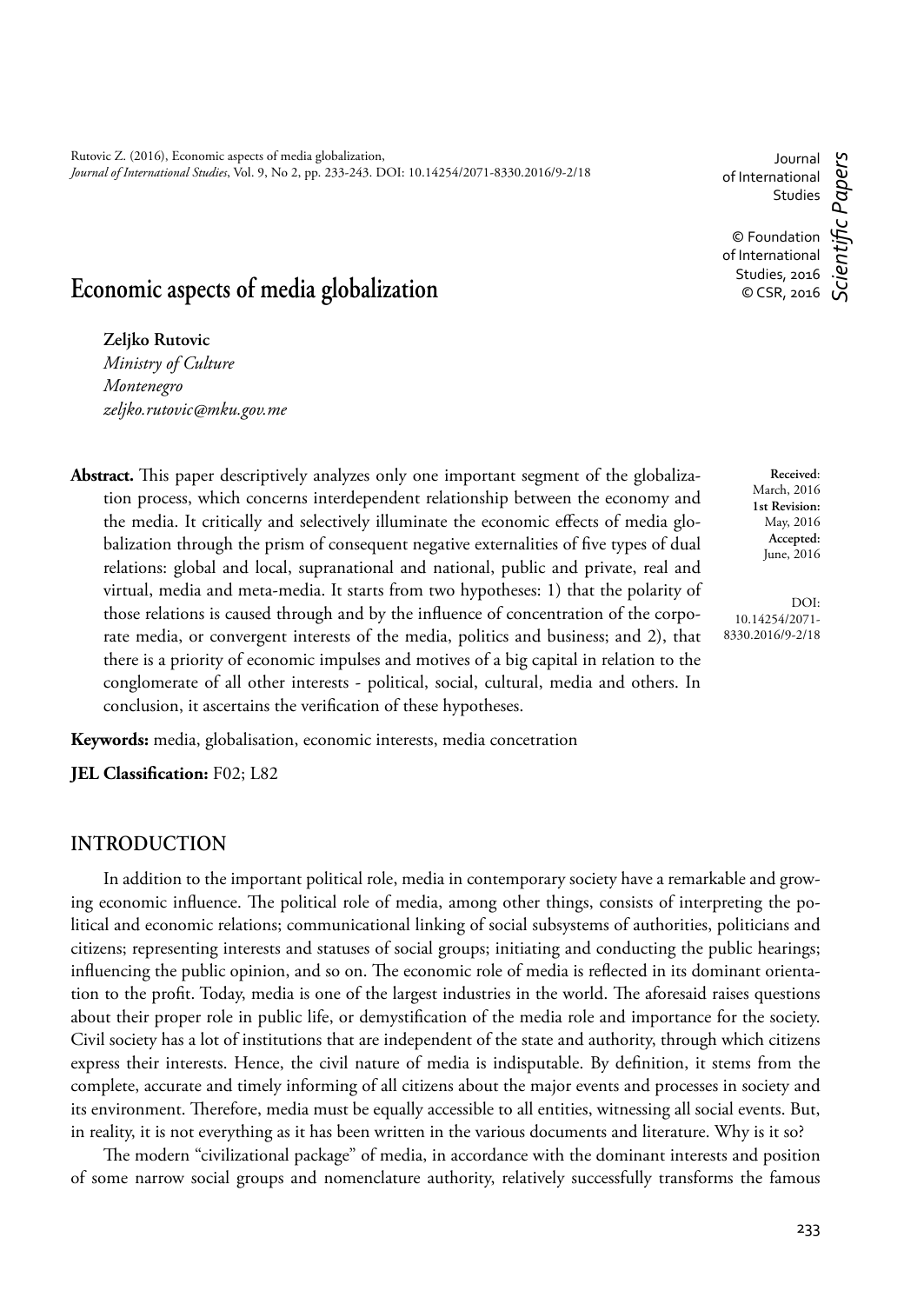scheme the master-and-servant into the story about the global division on the super-developed riches (ie. the leaders), and the super-underdeveloped poor (which can conditionally be reffered to as the periphery). Thanks to the institutional, technological, political, economic and other influences, there is a real possibility (risk), with a great and apparently uncritical help (the power) of the media, that there are pushed social pathology, quasi-value, sensationalism, consumerism are so on. There is also a possibility that the media are programmed to transfer our present and our future from the zone of uncertainty and ambiguity into the dangerous zone of predictability and predestination. This is done in various ways, inter alia, by selecting and inserting information, through manipulation, global propaganda, and thematic television. In this sense, daily could be seen, heard and read in the mass media that a new global "order" in many places and territories brings disorder, dictatorship, authoritarianism, totalitarianism, neo-fascism, dictation, wars, riots, protests, mass migration, etc...

Media reports can have a significant impact on public opinion in both global and local relations. In addition, media are not even a little bit immune to various types of assistance to the strongest, in the sense that their power is transformed from the protective function, via spheres of influence, to the dominance, super-power, and omnipotence. Because, the media's *"fourth power"* is often closely intertwined with political power. It is enormously dependent on the private interests of owners and controllers of media. Therefore, the media have paradoxically and substantially lost control and critical function. Many authors call those phenomena: the media imperialism. Thus, for example. O. Boyd-Barret (1977, p. 117 writes: "*the process* whereby the ownership, structure, distribution of content of the media in any one country are single or together *subject to substantial external pressures from the media interests of any other country or countries without propor*tionate reciprocation of influence by the country are affected."

## **1. THE CONTRASTS OF GLOBALIZATION AS A CONTRADICTORY CONTEXT**

Last three decades represent a period of new historical development. It is often identified with globalization (Draskovic and Jovovic, 2006; Bandin, 2009; Draskovic, 2010a; Čábelková et al., 2015), and characterized by paradigmatic changes that occur extremely unevenly across hybrid and heterogeneous processes of universalization of economic, technological, media, institutional, cultural and other flows. These processes and flows are opposed, controversial and contradictory. They virtually include all aspects of life and society. The alleged universalization, homogenization, and unification of the world for some important (often imposed) principles, guidelines, and standards of behavior poses a serious challenge for all nation states, economies, and politics in terms of their sovereignty, cultural and national identity. Therefore, an opened question remains regarding possibile preservation of their identity and specificity, the method and level of their integration into the global trends, development opportunities, and finding the best forms of strategic adjustment (Bandin, 2009).

Positive and negative results of globalization have the opposite context. They represents a big challenge of time and space of the contemporary civilization. Many outcomes of global changes (e.g. geopolitical and environmental) are uncertain and dangerous for mankind. Practice has shown that the institutions of civil society as regulatory instruments of protecting people against the authorities, do not act universally and globally. They are denied by a variety of national, corporate, alternative, and informal group structure. Those are various organizational forms of "elite" (Draskovic, 2010a; Draskovic and Delibasic, 2014), which are superior in welth, power and/or technological development. Those put economic motives to the forefront of globalization, combined with political, media and other instruments of implementation. These economic motives impose a number of restrictions for individuals, nations, and even individual states. The manifesta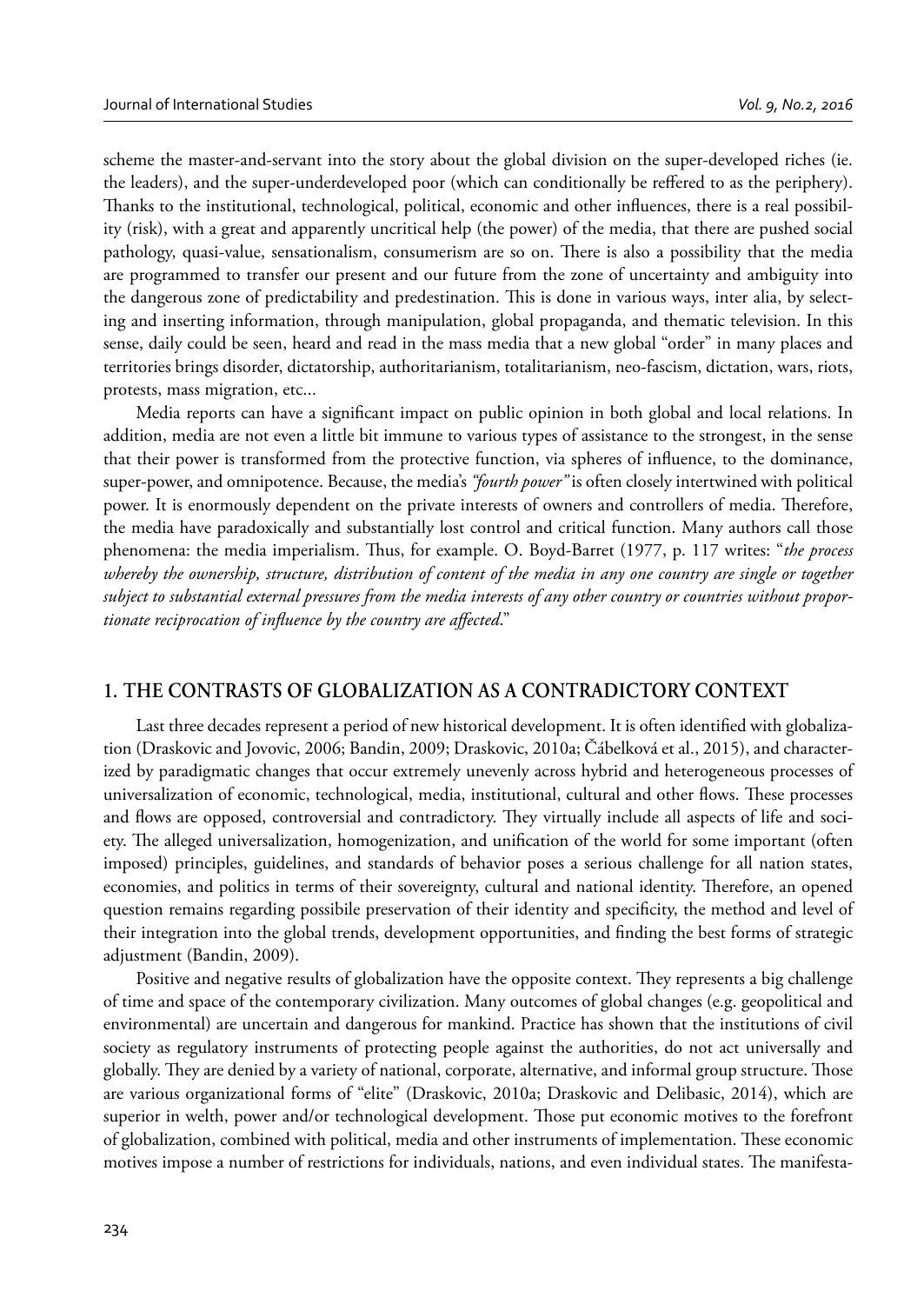tion of their actions is implemented at local and global level, through uncontrolled centers of power, virtual financing and organizing business, economic crises (Draskovic and Draskovic, 2009; or Strielkowski et al., 2014), and wars.

Globalization is interpreted as an ultima causa, or the general framework and context, which explains almost all developmental tendencies in the world. In this regard, V. Inozemcev (2004, p. 57) has correctly observed that globalization "*has a dogmatic character of self-sustaining and natural process of the world development*." However, scientists are not able to timely interpret numerous changes of the mentioned context, nor to provide their perspective. Therefore, it is very difficult to create timely and correct ways to adapt. Except for many positive achievements of globalization, perhaps its greatest achievement is that it frees the space for creativity and abolishes the limits, which have been hampering the mankind for ages in many senses: formational, ideological, political, national, organizational, management, and other. In addition, it offers the possibility of adjusting the civilized norms and achievements (particularly technological and institutional).

#### **2. GLOBALIZATION OF THE MEDIA**

Globalization in its most general sense is the phenomenological environment of media industry. Media globalization is a complex collection of many modern changes: cultural, economic, communication, institutional (primarily property) and other. Through the technological innovation and communication, and their application in the media, it has become "the global village" (a term by M. McLuhan - according to D. Wang, 2008, p. 203). The essence, challenges, achievements, and prospects of media globalization is vaguely interpreted. There are three theoretical approaches on the relationship between media and globalization, as well as their criticism, namely: a) developmentalism (J. Smith, 1998; Olivier de Sardan, 2005 N. Klein, 2007, Easterly, 2007), b) cultural imperialism ( Salwen, 1991; Tomlinson, 1991; Lechner, F. & Boli, J., 2009), and c) concept of information society (Bell, 1976; Drucker, 1969; Webster, 2002; Barney, 2003; Garnham, 2004). In addition, media globalization is viewed through the prism of development (at least virtual) of collective system of different opinions, and notion of events about which interest groups, through the media imagination, try to control and discipline the citizens, and influence their opinion.

The media industry has its numerous specifics, which are determined by the changes of information exchange character, from mono-logic toward interactive, through hyper-digital dialogue at unlimited distances within the global media spectrum. The development of modern media has four parallel processes: globalization, de-mass scale, conglomeration, and convergence. Their complex and ambiguous interdependence and conditionality make those processes apparently subsumed under a common denominator, which is called globalization of media. The literature (Buburin, 2009; Bauer, 2007; Lakic, 2010) points out some rather strong negative effects of globalized media system affecting the public opinion, as well as affirmation of the specifics and differences of cultural identities (due to the strategy of unification). They are increasingly suppressed under the media pressure of uniformed patterns and the culture of globalized values (consumerism, sensationalism, and others). We believe that the complex structure of a global relation network (economic, technological, communication, organizational, geo-political, geo-economic, social, cultural, institutional, etc.) requires proper media adjustment. The negative phenomena of media globalization (Draskovic, 2011; Ederstone, 2011), through the influence of emergent signs of new concentration possibilities of the media and their power, managed to establish relationship between a hierarchy and subordination of power, restrictions and consumerism on one side, and identity crisis on the other. Viewed through the prism of traditional principles, Z. Rutovic (2015, p. 79) writes that essentially it is a *crisis of meaning* of the media industry. Because, media globalization leads to de-traditionalization of cultural norms and values, creating popular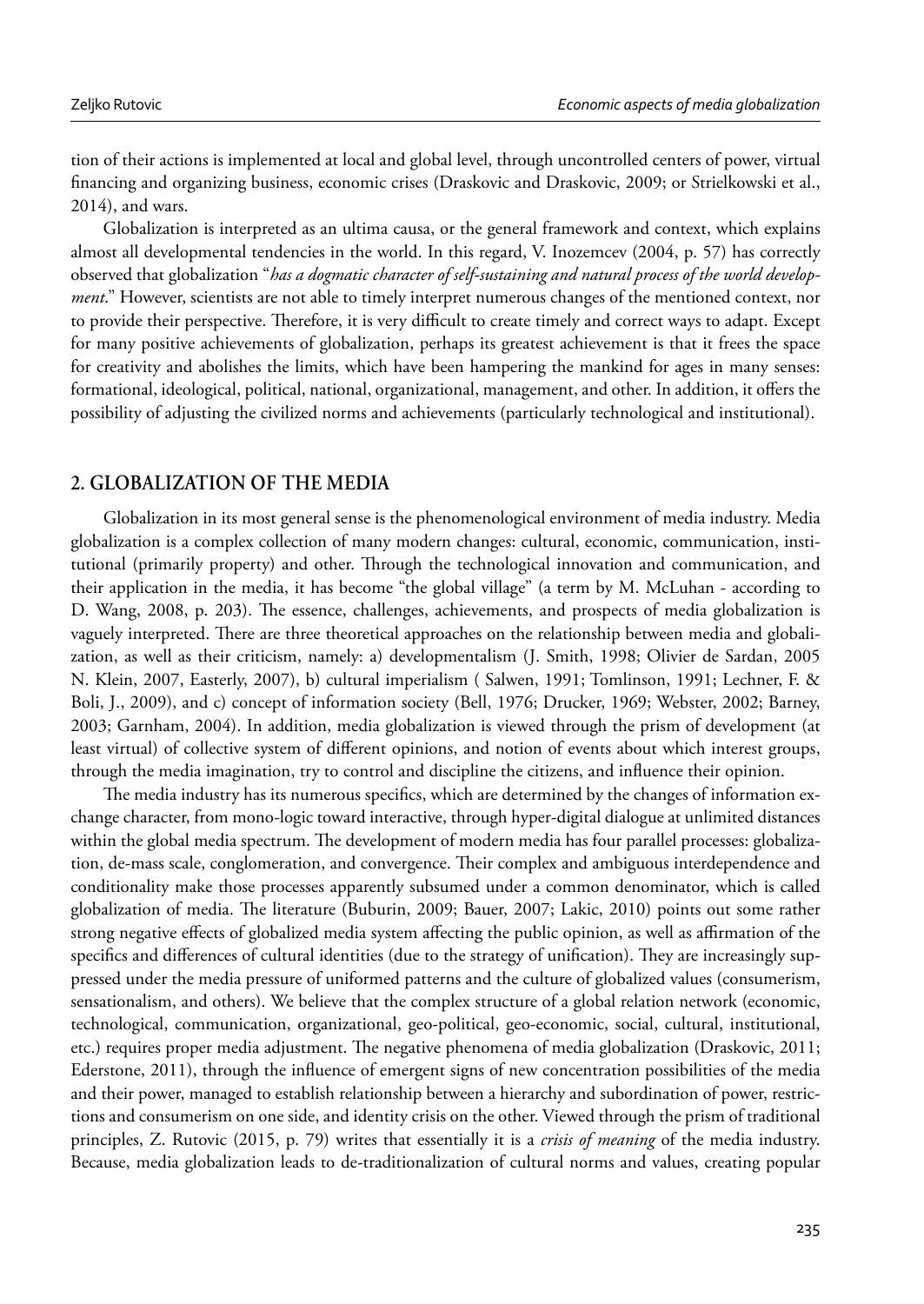postmodern culture, commercialization of interests, paradigm of media power, mass accessibility and use of information, media convergence, discontinuity of public interes presentation, stereotypization and unification of pop-culture, identity crisis, digitalized aestheticized reality, interest projected focus of presenting the events, etc..

Apart from profitable convergence, emphasized by W. Busenberg (2015), J. Orihuela (2013) argues that new media paradigm are: new relations with audiences (interaction), new linquagves (multimedia) and a new grammar (hypertext). The profit-policy instruments of viability of new media paradigm cause new social reality, based on the growing media influence (power). This power results in (re)designing the man and the society (eg. public opinion). It is accompanied by antinomic consequence, which some authors (e.g. Esses, Medianu, and Lawson, 2013), recognize as *dehumanization of the media*. The favored global media power has become the supreme principle of generating media awareness.

# **3. GLOBALIZATION OF THE MEDIA THROUGH THE PRISM OF RELATIONS WITH THE ECONOMY**

Explanations of the media globalization are often one-sided and deterministic. It seems that this is theoretically conditioned by the lack of a unified theory of globalization. In a practical sense it's impacted by its connection with the development imperatives and interests of big capital in specific historical circumstances. By emphasizing the motivation (interest) factors we want to point out the debatable claims of M. Castells (2000, p. 147) that the economic globalization has been predominantly politican creation. Although is true that politics dominates the economy, we believe that everything is indisputably done because of the economy. A. Cakardic (2006, p. 850) suggests that globalization indicates that society as a whole, and the system of organizing the state, are focused on the economy and reproduction of the system needs. In the same context, globalization is an understanding that the world market (or economy) dominantly suppresses political activity. These claims are also the idea of British historian G. M. Trevelyan, that politics is the consequence, not the cause of the social change.

From the aspect of media globalization and hypotheses, there are symptomatic warnings that globalization is not global because its rules do not apply equally to all aspects. In this regard, J. Stiglitz (2002, p. 248) wrote: *"If globalization continues to be conducted in the way that it has been in the past, if we continue to fail to learn from our mistakes, globalization will not only succeed in promoting development, but will continue to create poverty and instability.*" This refers to the ambiguity in development and many other contrasts of globalization (see more in: Draskovic, 2002). Records from many publications show that a large part of humanity is far from globalization. They prove that globalization has no universality, no integrity. Therefore, many authors believe that globalization should be - globalized! The essence of economic and media globalization, understood as a qualitatively new and higher stage of mega-trendy internationalization of economic, political, cultural, organizational, and media life (Draskovic et al., 2010) indeed corresponds with the globalization of media and media markets. It is the creation of transnational media bridges in the organizational, institutional and economic terms, using global information and communication networks as a technological background. In such circumstances, external criteria (interests, power, omnipotence, and coercion) dominate over internal. This is in line with the external character and financial structures of big capital, as well as its interest-connection with political centers of power.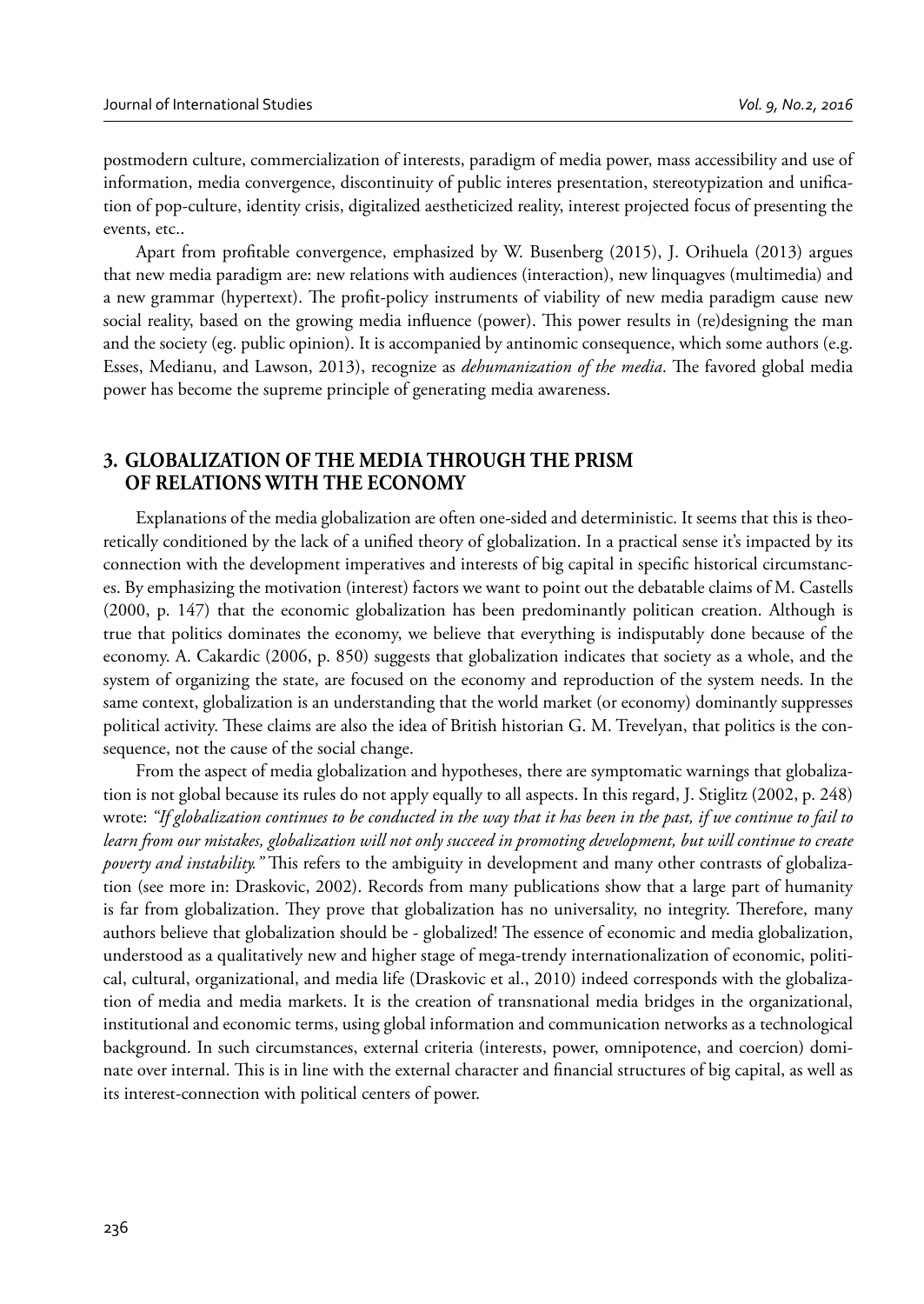# **4. MEDIA AS A SATELLITE AND A ROADMAP OF GLOBAL RELATIONS BETWEEN ECONOMICS AND POLITICS**

Basic economic principles in the process of media globalization are accompanied by the omnipresent and meaningful multidimensional media reality. The media industry is actively involved in the globalization process of removing multiple borders. In addition to the creation of new borders, polarization, and problems, for our analysis are also interesting the following (reverse) economic effects. Because, modern tendencies have arisen in the context of economic homogenization of the media industry, in which the means of mass communication emerged as a powerful economic and political factor of global unification. The impact of media globalization on meaningful pluralism of the media is expressed primarily through the concentrated capital of media corporations, which produce almost unified program formats designed for the society of spectacle, as well as new media platform of convergent type.

Everyday media are filled with colorful and aggressive raports about political and economic pressures, sanctions, wars, destruction, threats, blackmail, international blockades, crises, spread of influental spheres, propaganda, corruption scandals, government and political upheavals, conditions to apply the reform programs of international institutions UN, WTO, IMF, World bank, etc. The question arises: what is their basic objective? Although it is not possible to give a one-sided answer, it seems that their background is always an interest (in political and economic terms). Because, all the previous criteria of division (political, ideological, national, class, racial, religious, etc.), in today's media are fogged, marginalized and subjugated to the basic (global) economic criteria, leading to the dominance and power of those who hold big capital. And everything else is solved through it. The dominant role of the global media helps the economic, political and other forms of competitiveness to predominantly determine the course of globalization at different levels, areas and structures.

Economic aspects of the media in global relations dominate all the others: political, informational, educational, cultural, etc.. The profitability of media subjects (giants) is increasingly becoming a priority, along with all the other side effects which it achieves, and the interests which it represents. Thereby, a little attention is paid to the relationship between profitability, social role, and responsibility of the media as a powerful tool for distortion and fixation of reality, especially where there is a perfect mental and social ground. The globalization of mass media is probably an effective way of suppressing different cultures, their transformation and modeling to the molds and requirements of the Western corporate system and consumerism. Blinded by profit, through lobbying and various narrow economic interests of its owners, the media ignore many important issues and problems, among them, for example, the impossibility of infinite economic growth based on the speculative principles of the so-called "casino economy", unequal trade, neocolonialism, technological leadership and the other.

#### **5. THE RATIO OF CAPITAL AND MEDIA**

In modern conditions, capital super-concentrated economic entities create the rules by which people live – dominantly, and without a transparent regulatory framework. Competition of media oligopoly companies (in global relations) through lobbying, public relations, marketing, and other modalities, disturbs the balance between profi t and public good. Established "public" based on media oligopolies constitutes a new (desired, projected) critical mass, which is relatively illiterate in the media view. This is done through universalization (monopolization) of various media contents and formats. Thus are formed the "standpoints" of media audience, which lacks the sufficient knowledge and information. Hence, almost no one examines the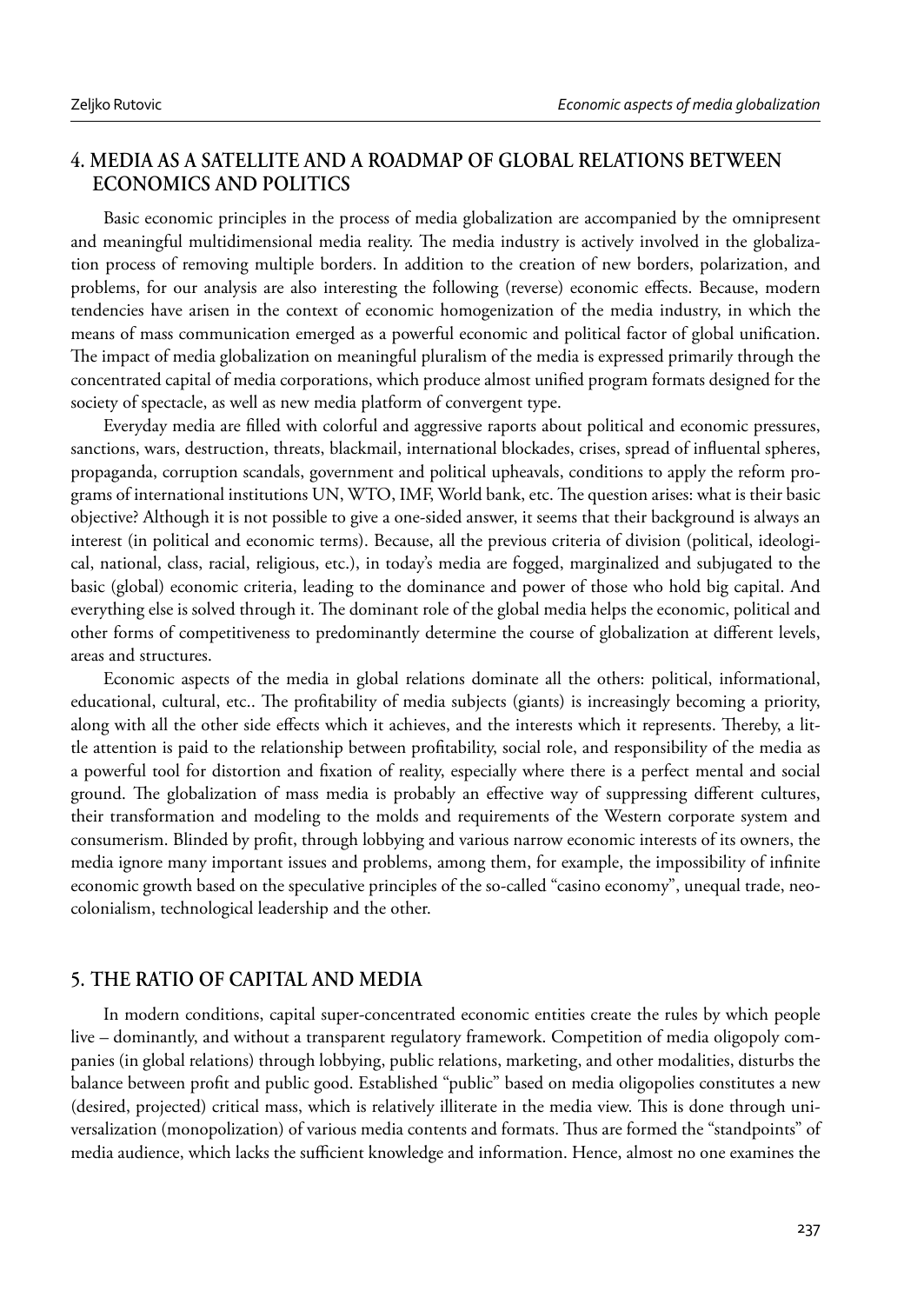motives of the capital owners, whose media are only message boards, exclusively of personal or networked business and political interests.

The media are placed in a specific socio-historical and cultural context, which is predominantly determined by capital relations, or tight interests connection between media, politics, and big capital. This is the basic characteristic of the global media market. Everything else is a matter of technical operationalization and instrumentalization. Namely, the media are managed by a strong monopoly power, whose concentration is constantly increasing and operating towards neo-imperial multi-domination. This way, influenced by money (capital), daily reality is formed and forged, established accordingly to interests – presented selectively.

The character of the social system, democratic traditions and culture could correct the mentioned views to some extent, but not to radically change the grounds of media functioning, formed under the strong pressure of concentration. The consequences of such a created reality (in value terms) are the result of concentrated capital as a media phenomenon. Similarly formatted media constitute the capital to be able to, not a word of power, information and/or the basic principles of vocational codex. From the omnipotence of capital results the inability of a man - to recognize, overcome and actively create their own opinion, and freedom of action. Changing options (imposed, proposed, suggested) in all segments offer ultramodern, wide-range and interactive technology of media mega-corporations, which limit the last remnants of human privacy and contribute to its alienation.

The structure of modern media industry essentially (elitism, domination of large capital), and on target function (supporting the interests of the powerful and expanding their power) does not differ from other economic and institutional structures. It is a neoliberal anatomy of a new power structure (money-mediatechnology), which increases through the process of media concentration (Lakic and Draskovic, 2015). The process of media concentration is just a new neo-liberal component that generates a new, additional power. As such, it perfectly fits into other components of power, and is included in the structure of the total power of media corporations.

#### **6. MEDIA CONCENTRATION**

Globalization is accompanied by a stormy technological development, especially information and communication innovations. It has caused an exponential development of the media industry in all of its segments: different forms of broadcasting, publishing, entertainment, and advertising. This has led to the strengthening of control over media production, employment, distribution, and audience (McQuail - by Draskovic and Grego, 2002, p. 87). Concentrated media ownership is in the possession of transnational and multinational corporations. It is the result of enormous expansion of economic and technological interests. In addition to the high share of fixed costs in total costs of the media industry (over 80% - Mickelethcait, 1989, p. 3), the global media markets have become extremely ownership concentrated. The main objective of the medium concentrations, apart from profit, is the control of mass audience, or reality.

The logic of media concentration is clear: economy of scale reduces business risks, while increasing the high barriers of entry to a relatively defective media market (limited competition with a largely dominant oligopolistic and monopolistic market structures, numerous and powerful external effects, the effect of public goods, asymmetry of information, etc..). Many authors (Bagdikian, 2000; Picard, 1998; McChesney, 1999, 2001; Kops, 1999; Petrusko, 2003; Bibby, 2004) argue that the concentration of media has become a new form of postmodern meta-colonial force that influences individual and whole society through the reduction of freedom of expression, and restriction of democratic development. The research of concentration level in media industries is important for perceiving the control level of the media market and monopolistic price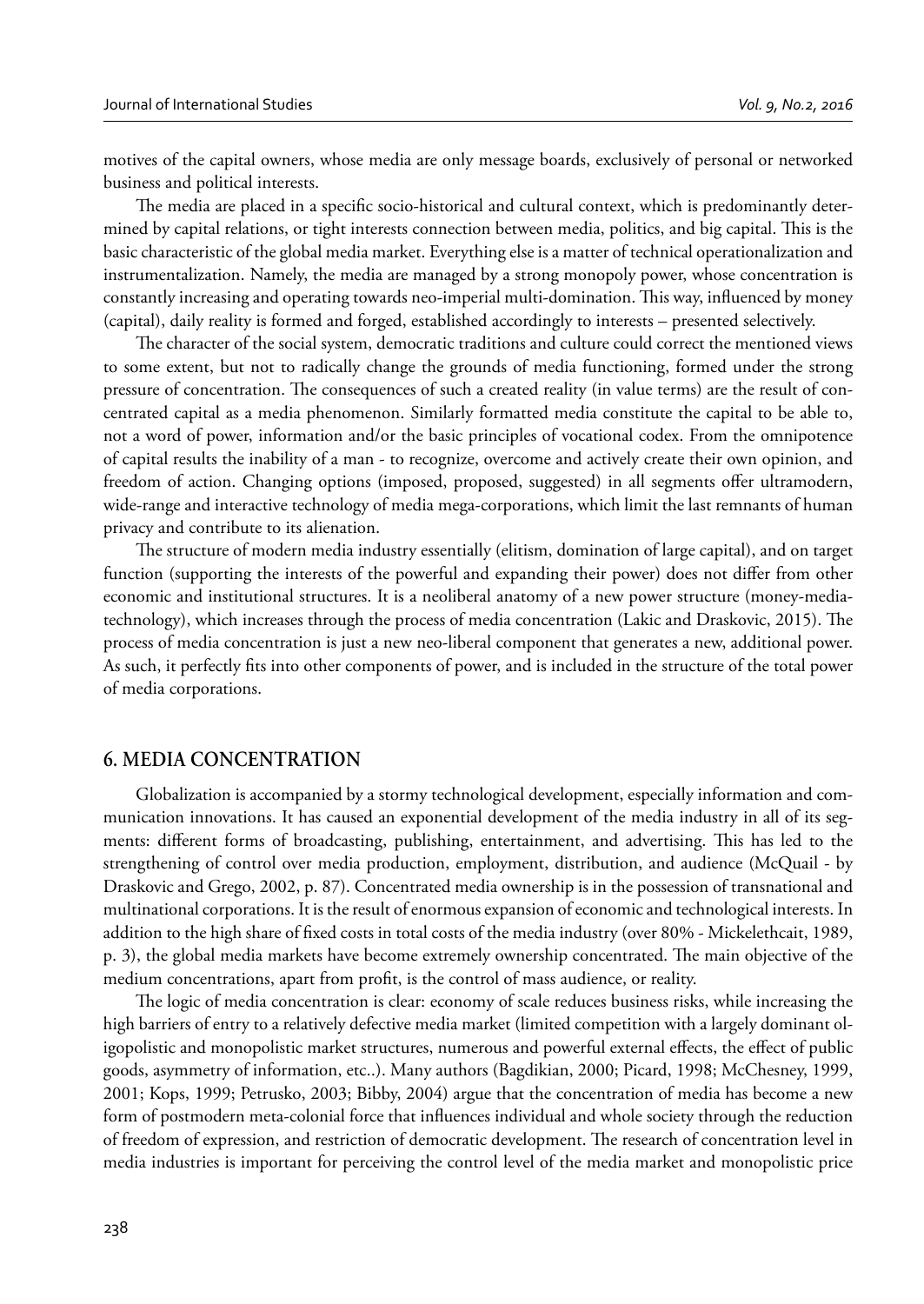increases of certain media products, which increase the profits of media companies and reduce social welfare in the long run. The global media market found itself under the domination of seven multinational corporations: Disney, AOL Time Warner, Sony, News Corporation, Viacom, Vivendi, and Bertelsmann. All of them are ranked among the largest 300 non-financial companies in the world.

Recognizing and understanding the problem of media concentration, according to R. Picard (1998, p. 197), stems from the knowledge that economic and social control have a restrictive influence on the media (as substantially the state), or political control. It critically examines the connection between big media, government, financial institutions, and many other social institutions, which have always existed and directed the media behavior. The problem of media concentration has become especially apparent when changes in public policy of developed world have led to the extinction of the traditional monopoly of public services, and the creation of a parallel commercial broadcasting. However, the most "creditable"" for media concentration are large companies, having huge financial resources. The emergence and development of media conglomerates has launched significant issues related to the economic constraints of news, information, and opinions, increasing commercialization of all media through sensationalism (which serves to attract the audience), managed criticism, and censorship of political and social ideas.



**Figure 1. Forms of Concentration in the (Traditional) Media Sector** Source: Kops, 1999, p. 2.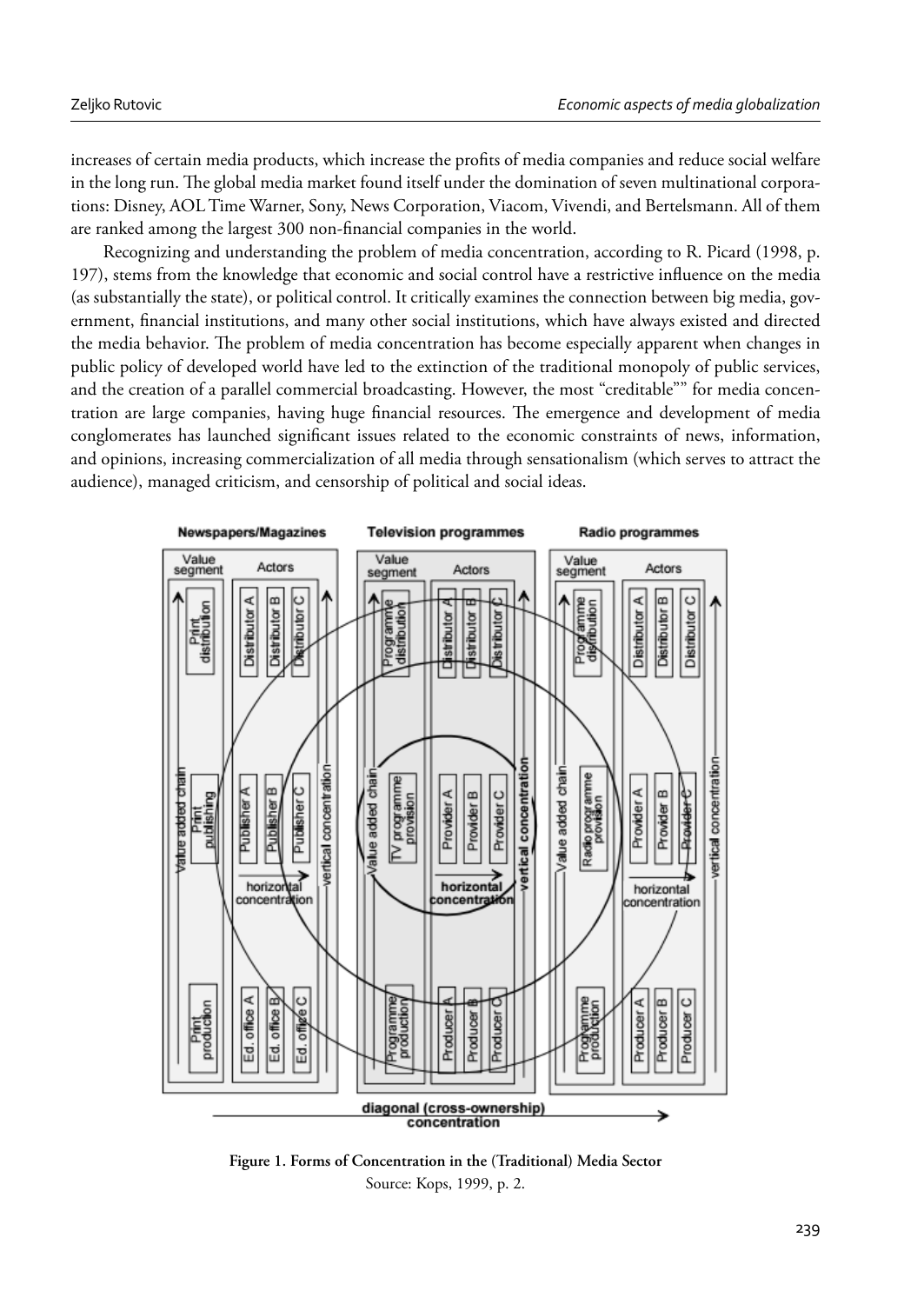Horizontal and vertical concentration of ownership in the media industry is not a recent phenomenon. Yet, cross-media concetration has characterized the last two decades. Cross-ownership arises between companies operating in different but related media markets. For example, different media that are united by a common editorial guidance (press, radio, and television). Diagonal concentration first explained M. Kops (1999) - Figure 1. These phenomena are increasingly frequent, especially after the rapid infiltration of new media. However, it is not possible to research their specificity. There are several reasons for this: constant change of the rules in the concentration of media, a change in the ownership relations and their participation (Smith, 1991).

From the late 1970s and early 1980s to the present day, the mass media have been increasingly commercialized, or directed to the advertising industry and profit. This has led to changes in their functional and value components. Basic functions of the media remained informative, fun and educational, but there has been a modification in the ways of performing those functions. The established neoliberal paradigm as an ideology of big capital has gained its reflection, not only in economics and international relations, but also in the field of media policy. In every society, the mass media convey values that are incorporated into the dominant ideology. Neoliberal ideology has led to the suppression of conservative values, such as patriotism, community, morality, belief, humanity, solidarity, etc. Commercialization of the media has led to a reduction of educational and informative functions, and increasing orientation toward entertainment, virtuality, and even violence.

## **7. MEDIA CONCENTRATION VS. MEDIA PLURALISM**

Media concentration strengthens with the development of new communication technologies, which encourage integration and the new types of media operators. From the perspective of media transparency it creates a double problem: 1) blurring the transparency of media ownership, and 2), complicating the activity of anti-trust authorities, which need to control media concentration. In addition, the issue of concentration and monopoly of media outlets, and the consequent creation of transnational media empires questions the independence of media, even in liberal democracies. Thus, for example, three men in Britain - Murdoch, Maxwell, and Stevens - are controlling 82% of the sales of weekly newspapers, and 73% of its daily circulation (Rutovic, 2016, p. 165). In this sense, media expert S. Basic-Hrvatin (2011, p. 7) states: "*Tycoonization of the media has reached such proportions that we are approaching the former monopoly over the media, in which one or two owners controlled most of the media*."

Abstracting all the negative and positive consequences of media concentration, the fact is that its existence and expansion drastically restricts the advartized competition (between different media owners, media products, and media content). It is harmful to pluralism and diversity of media (Perusko, 2003, p. 8). Furthermore, it has led to an astonishing paradox, which was noticed by Bagdikian (2000) – that privatization (deregulation) of the media has led only to a new form of regulation (private). This means that the private regulation has replaced the state, while media concentration was based on the deregulation as its own flip side! This raises the logical question: why did this happen? It seems that the best answer was given by D. Vick (2006), who believes that this is a victory of the market over social liberalism. A similar explanation was given by H. Shelanski (2002), who found that it was a victory of the model focused on the efficiency over "*democratic*" model of public interest.

Protection and stimulation of media pluralism and their diversity are a mandatory element of the official media policy in the European Union. It is an imperative to raise the question of stimulating media pluralism. This means regulation, restriction and prevention of monopoly, and strict control over media monopoliza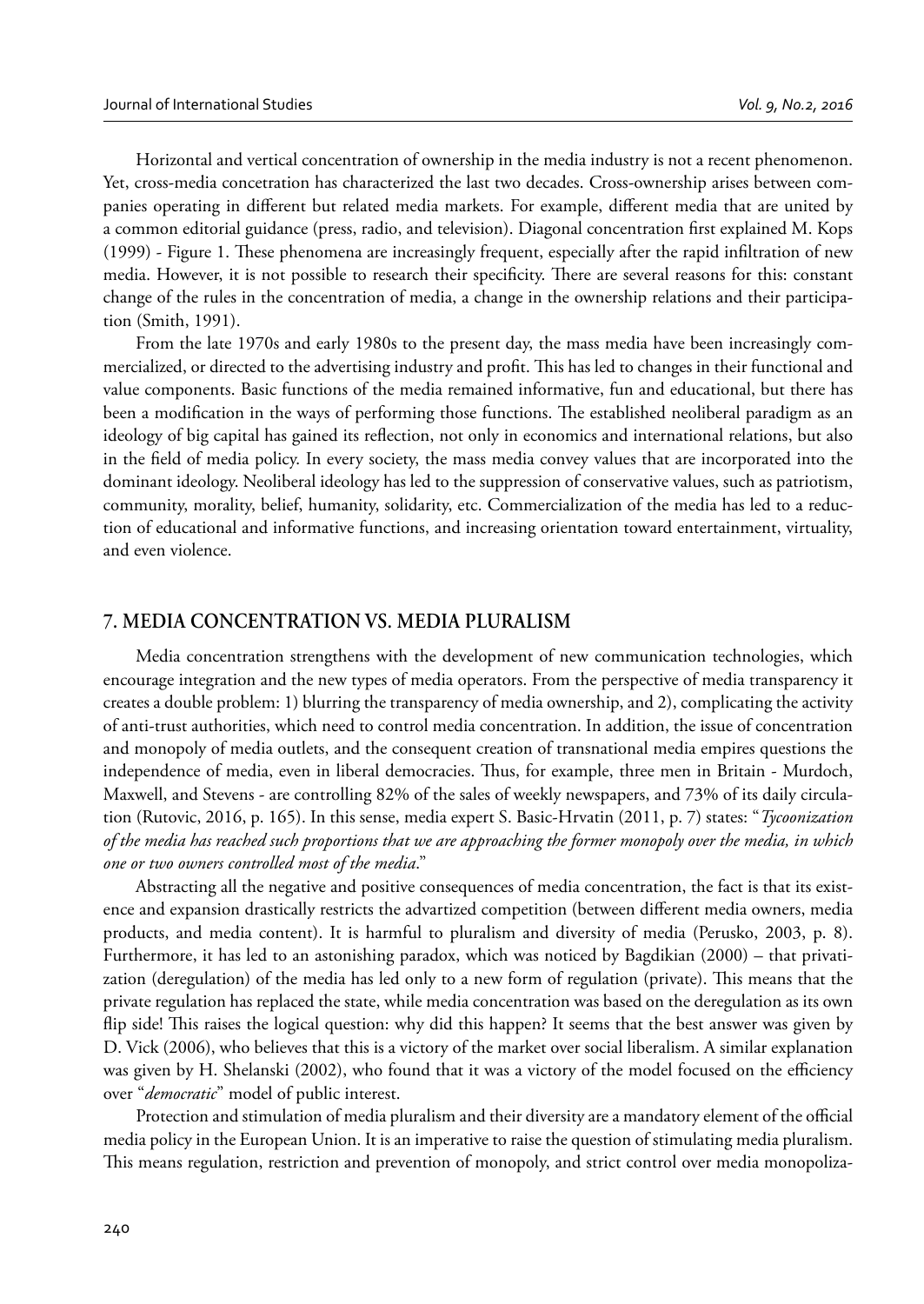tion. There are two basic ways to establish and protect media pluralism: a) limiting the concentration (antitrust), and b) direct and indirect subsidizing the media within appropriate media policies. M. Drašković (2008) believes this is only way to ensure the fair and healthy competition in the media market, but also the adequate democratic development - through the possibility to approve all reasonable and advanced ideas in media as a public sphere. Unfortunately, the economic logic of profi t leads to the fact that media pluralism is manifested more like rhetorics, rather then a reality. However, modern reality is a dictation of mega-media, producing meta-reality (imaginary, virtual, and spectacular reality). This has proved to be a good way of controlling not only what people do, but also what they think (Chomsky, 2006). That is a controlled or so-called "permitted opinion" by the media institutionalized structure, representing the interests of the powerful.

# **CONCLUSION**

Media globalization in line with the contradictory context of the globalization process has led to numerous controversies and paradoxes, which clash over the eternally complex relationship between economics and politics. It is characterized by the dominance of high interest (geopolitical, geo-economic, etc.) motivation of large capital, accompanied by media concentration, propaganda and indoctrination. The broad debate on concentration in the media, strategic platforms, and the choice of value priorities in media policy is constantly up to date, as well as the evolving process. The results, in terms of limiting and controlling this concentration, are still out of reach. A key feature of concentrated and hyper-concentrated media in the last three decades has been a tendency toward neoliberal ideology. That implies the logic of large (particularly transnational) capital, corporate capitalism, ignoring local culture, replacing public education components with entertainment programs, imposing materialistic value orientation and media that promote violence, sensationalism, immorality, and social pathology. Our descriptive analysis has confirmed the proposed hypotheses regarding the existence of a reverse link between the economy and the media – economic interests of concentrated corporate media and large capital are the primary goal of media globalization. Clearly, political and media dogmatism are standards and accompanying patterns of economic thought and behavior. Profit represents both their integrator and generator.

## **REFERENCES**

Bagdikian, B.H. (2000), *The Media Monopoly*, 6th edn. Boston, MA: Beacon Press.

- Bandin, T. (2009), "From the Globalization Maelstrom to the Globalization Congruence as a Legal Civilization Result", *Montenegrin Journal of Economics*, Vol. 5, No. 9, pp. 5-13.
- Barney, D. (2003), *The Network Society*, Cambridge: Polity.
- Bauer, A. T. (2007), *Mediji za otvoreno društvo*, Zagreb: ICEJ.
- Bebek, S., Santini, G. (2009), "Svijet bez granica", *Ekonomija/Economics*, Vol. 16, No. 2, pp. 289-310.
- Bell, D. (1976), *The Coming of Post-Industrial Society*, New York: Basic Books.
- Bibby, A. (2004), *Global Concentration in the Media*, Nyon (Switzerland): Union Network International.
- Buzenberg, W. E. (2015), "Anatomy of a Global Investigation: Collaborative, Data-Driven, Without Borders", Shorenstein Center on Media, Politics and Public Policy, Harvard Kennedy School, Discussion Paper Series, No. D-94 // http://journalistsresource.org/studies/society/news-media/global-investigative-journalism-collaborations-insights-new-media-paradigm#sthash.K6AhA3jH.dpuf, (referred on 03/03/2016).

Castells, M. (2000), *The Rise of the Network Society*, Oxford: Blackwells.

Chomsky, N. (2006), *Mediji, propaganda, sistem*, Zagreb: Što čitaš.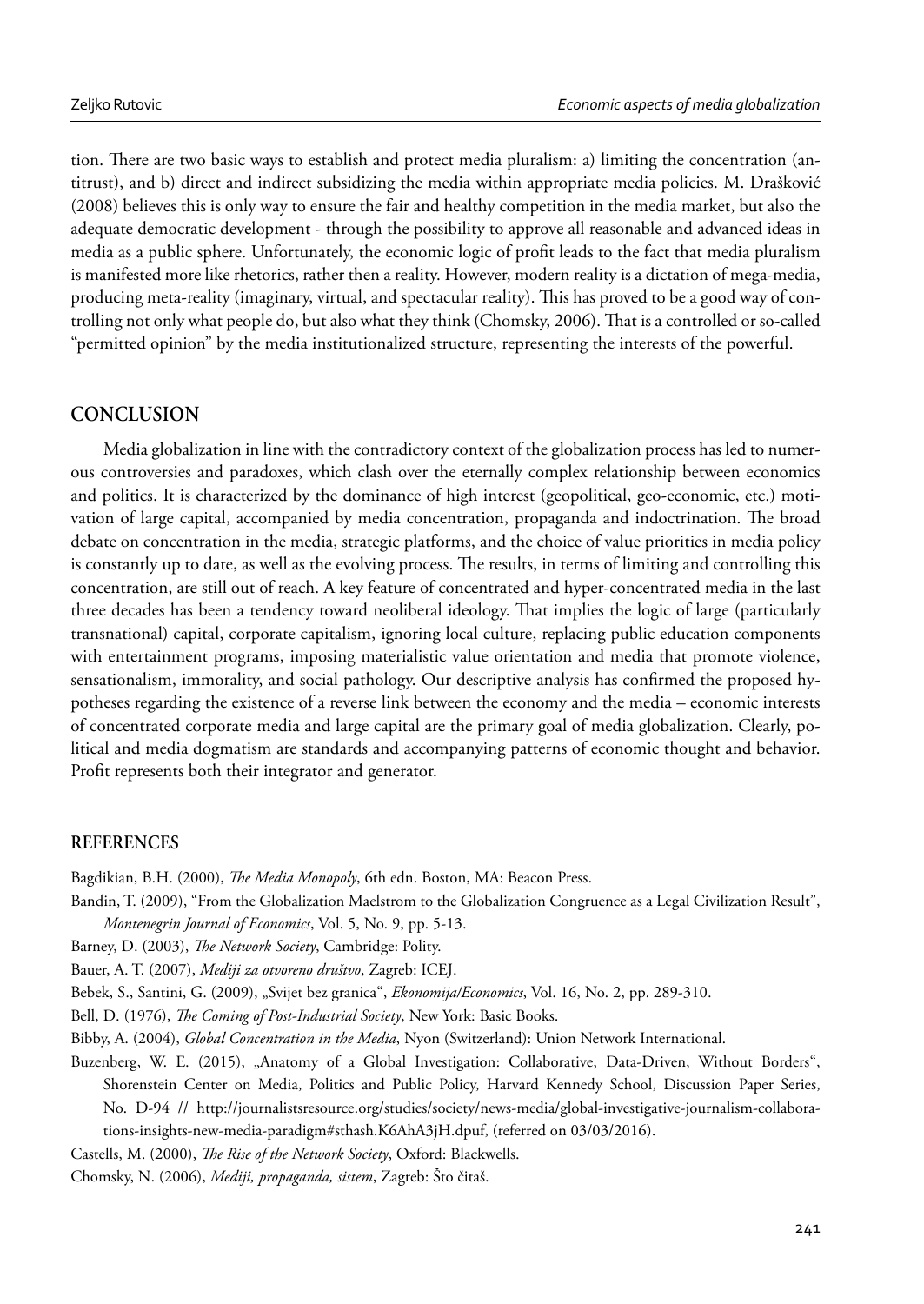- Čábelková, I., Strielkowski, W., Mirvald, M. (2015), "Business influence on the mass media: a case study of 21 countries", *Transformation in Business & Economics*, Vol. 14, Issue 1, pp. 65-75
- Čakardić, A. (2006), *Globalna neoliberalna demokracija u 'minimalnoj' državi*, Filozofska istraživanja, Vol. 26, No. 104, pp. 849-860.
- Drašković, M. (2008), *Menadžment u kulturi medija*, Podgorica: ELIT.
- Draskovic, M. (2011), "Concentration of Media Ownership as a Global Phenomenon", *Montenegrin Journal of Economics*, Vol. 7, No. 2, pp. 145-152.
- Draskovic, V. (2010), "The Real Institutionalization as a Condition of the Efficient Economic Politics and Economic Development", *Montenegrin Journal of Economics*, Vol. 7, No. 1, pp. 5-20.
- Draskovic, V. (2010a), "Neoliberal Myths of Globalisation and Pseudo-Market Transition Economies", *Montenegrin Journal of Economics*, Vol. 6, No. 11, pp. 9-16.
- Draskovic, V., Grego, Z. (2002), "Media Concentration, Neoliberal Paradoxes and Increase in Virtuality", *Montenegrin Journal of Economics*, Vol. 7, No. 2, pp. 85-98.
- Draskovic, V., Jovovic, R. (2006), "Globalization in Economics Contects", *Montenegrin Journal of Economics*, Vol. 2, No. 1, pp. 75-88.
- Draskovic, V., Draskovic, M. (2009), "Priority of the Anti-Crisis Economic Policy Based on Innovative-Institutional Changes", *Montenegrin Journal of Economics*, Vol. 5, No. 10, pp. 47-52.
- Draskovic, V., Delibasic, M. (2014), "Neoliberal Rhetoric as a Metaphor for Quasi–Institutional Monism", *Montenegrin Journal of Economics*, Vol. 10, No. 2, pp. 33-47.
- Drucker, P. (1969) *The Age of Discontinuity*, London: Heinemann.
- Easterly, W. (2007), *The Ideology of Development*, Foreign Policy, July/August, pp. 30–35.
- Ederstone M.T. (2011), "Media Concentration in Australia", *Montenegrin Journal of Economics*, Vol. 7, No. 2, pp. 139-144.
- Esses, V. M., Medianu, S., Lawson, A. S. (2013), "Uncertainty, Threat, and the Role of the Media in Promoting the Dehumanization of Immigrants and Refugees", *Journal of Social Issues*, Vol. 69, No. 3, pp. 518-536.
- Garnham, N. (2004), "Information Society Theory as Ideology", In F. Webster Ed. (2004), *The Information Society Reader*, London: Routledge.
- Inozemcev, V. (2004), "Vesternizatsiya kak globalizatsiya i globalizatsiya kak amerikanizatsiya", *Voprosy filosofii*, No. 4, pp. 57-69.
- Klein, N. (2007), *The Shock Doctrine: The Rise of Disaster Capitalism*, New York: Metropolitan Books.
- Kops, M. (1999), "Combating Media Concentration in a Globalising World Economy"*, Working Paper*, No. 118, Germany: Institute for Broadcasting Economics University of Cologne, pp.1-41 // http://www.rundfunk-institut. uni-koeln.de/sites/rundfunk/Arbeitspapiere/118\_99.pdf (referred on 21/02/2016).
- Lakić, S., (2010), "Medijski propagandizam novog svjetskog poretka", *Medijski dijalozi*, Vol. 3, No. 6, pp. 99-114.
- Lakic, S., Draskovic, M. (2015), "Implications of Institutional Dispositions of Neoliberalism", *Montenegrin Journal of Economics*, Vol. 11, No. 2, pp. 113-124.
- Lechner, F., Boli, J. (2009), The Globalization Reader, New York: Wiley-Blackwell.
- McChesney, R. W. (1999), "The New Global Media, It's a Small World of Big Conglomerates", *The Nation Magazine*, 29 November.
- McChesney, R. W. (2001), "Global Media, Neoliberalism, and Imperialism", *Montly Review*, Vol. 52, no. 10, pp. 1-19.
- Mickelethcait, J. (1989), "The Entertainment Industry", *The Economist*, 23 December.
- Olivier de Sardan, J-P. (2005), *Anthropology and Development: Understanding Contemporary Social Change*, New York: Zed Books Ltd.
- Orihuela, J. L. (2013), *eCommunication: The 10 Paradigms of Media in tge Digital Age*, II A20 COST Conference Towards New Media Paradigms // http://www.slideshare.net/jlori/orihuela-cost-paper (referred on 06/03/2016)